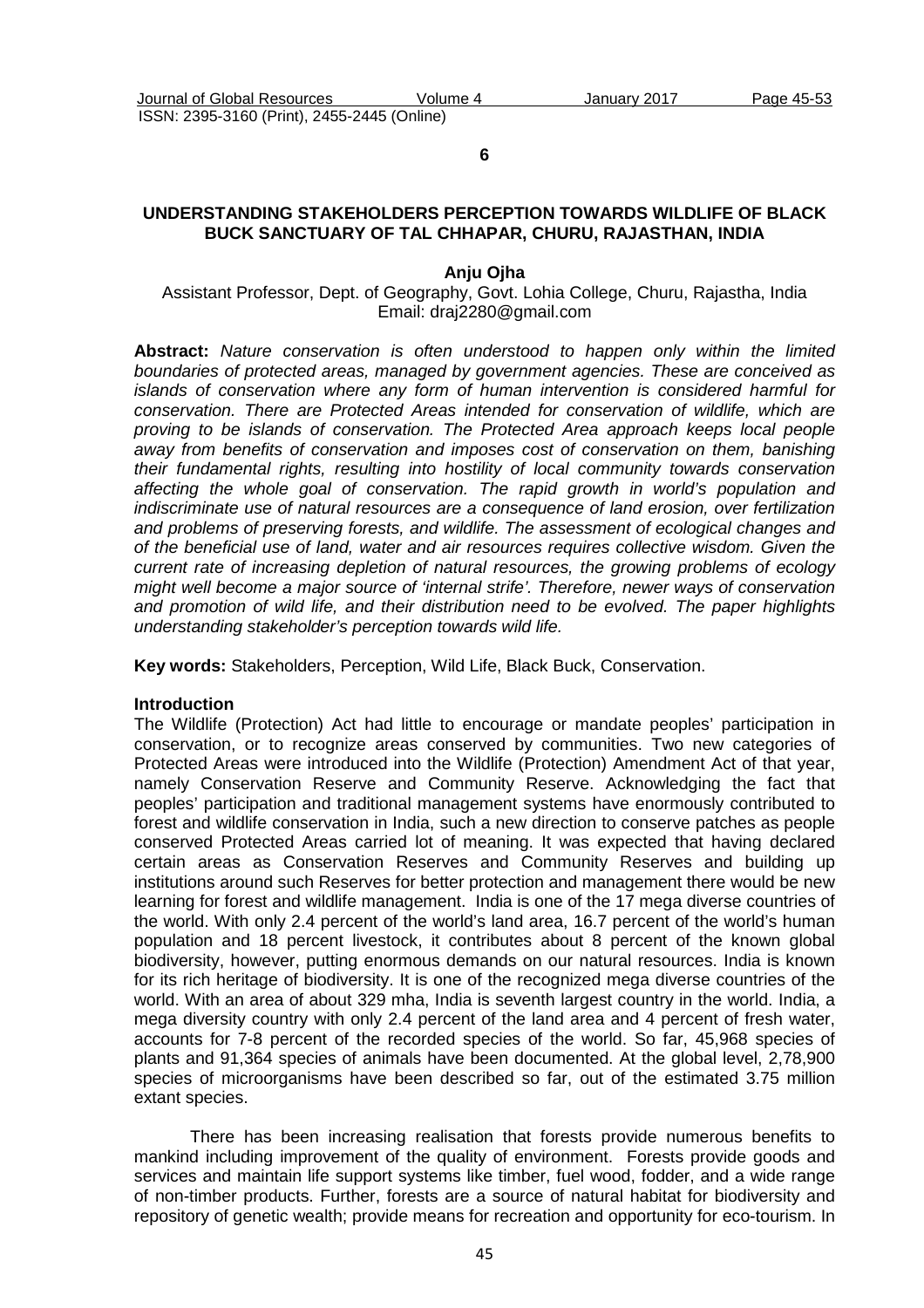addition, forests help in watershed development, regulate water regime, conserve soil, and control floods. They contribute to process of carbon sequestration and act as carbon sink, which is important for reduction of greenhouse gases and global warming. In ecologically sensitive areas like mountains, as well as river catchments, forests play an important role for prevention of floods, etc. Degradation of forest resources has a detrimental effect on soil, water and climate, which in turn affects human and animal life. This has created global concern for protection and preservation of forests. It is important to recognize that the benefits of natural forests are rather different than man-made forests. The ecological benefits of natural forests are difficult to replicate in a man-made forest. Functions like carbon-sequestration, would depend on topography, soil conditions, density of forests, etc. The functions of forests both for the natural system as well as the social dimensions can be briefly seen in the following statement. It may be mentioned that while natural forests provide for all these functions, only some of these benefits may arise from man-made forests.

## **Tal Chhapar Sanctuary**

The sanctuary lies in the Sujangarh Tehsil which is located in the north eastern part of the Thar desert at a latitude 27° 42' north and longitude 74° 20 ' east at a height of about 286.6 meters from mean sea level. The sanctuary lies on Nokha-Sujangarh state highways at a distance of 85 km. from Churu, 160 km. from Bikaner and 200 km. from Jaipur. Tal Chhapar Sanctuary is a sanctuary located in the Churu district of north western Rajasthan in the Shekhawati region of India. The nearest railway station is Chappar which lies on Degana-Churu-Rewari broad gauge line of north western railways. It is known for black bucks and is also home to a variety of birds. Total area of this black buck sanctuary is of 719 hectare which lies on both side of Chhapar-Sujangarh road. It is surrounded by Gopalpura, Tal Chhapar (Town), Chadwas, Soorwas, Dewani, Rampura villages. The Tal Chhapar was declared 'Reserved Area' for the protection of wild animals and birds in 1962. Over 2492 black bucks are found in almost tree less saline flat land of Tal Chhapar sanctuary. Tal Chhapar was declared a "Reserved Area" for the protection of wild animals and birds in 1962.



## **Objective**

The objective of the present study is to find out understanding and perceptions of villagers towards wild life of black buck sanctuary.

### **Methodology**

In order to make the study comprehensive and more analytical, both empirical and statistical methodologies have been applied for different aspects of the study. The present work has been conducted with the following methods: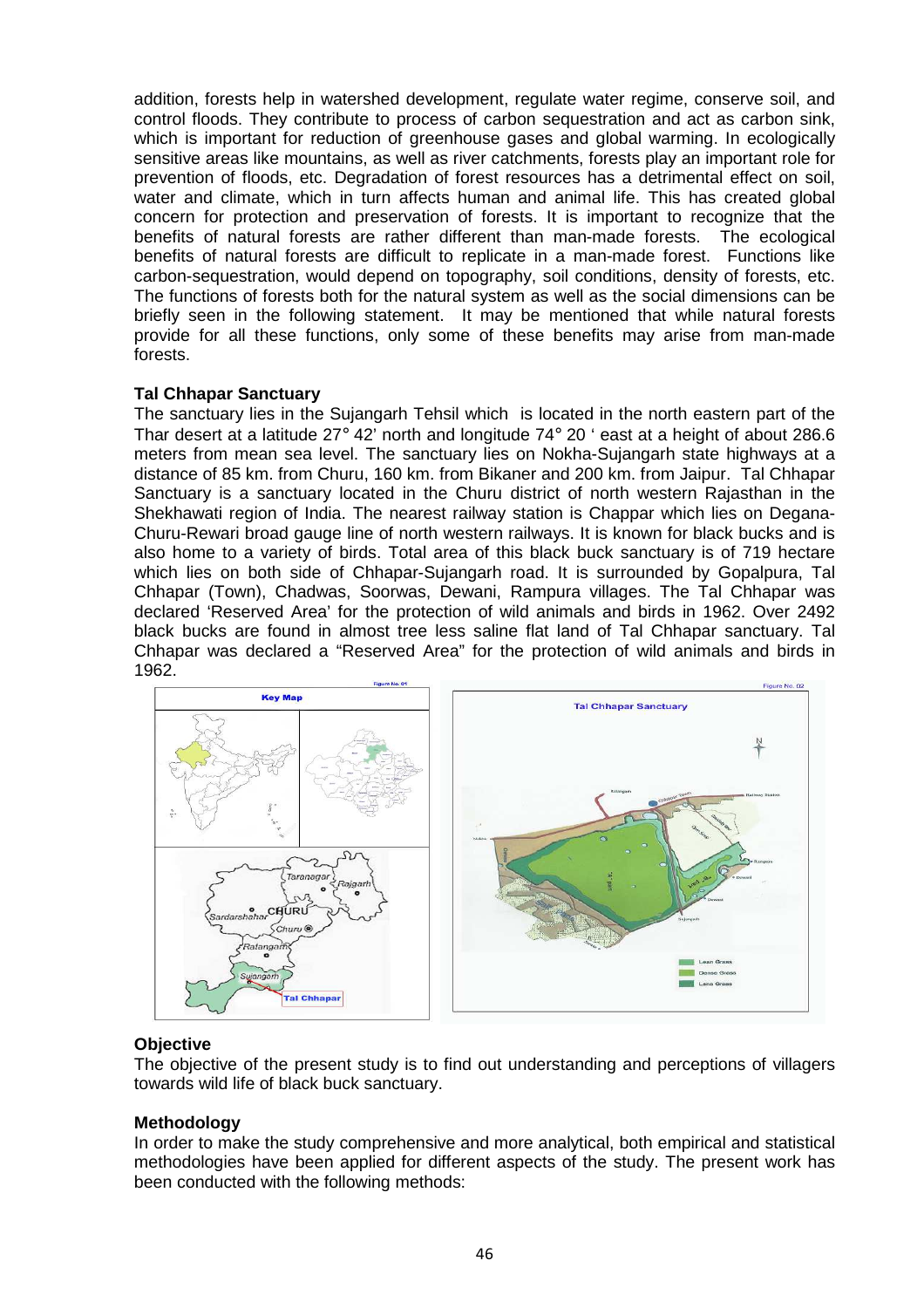- Collected primary data through sample field survey and personal observation of nearby villages. Interview through questionnaire in which the questions were framed specially to study the population, environment and development issues. For this 15 sample villages have been studied.
- At the micro level the study has been done on the basis of questionnaire by personal interview method with the villager and farmers. About 25 percent of household were interviewed from each village. Thus 2000 respondents were interviewed in all 15 villages.

## **Population of Surveyed Village**

The detailed survey was conducted in all 15 villages of the sanctuary area nearby village. Total population in all 15 villages is 42946. Out of which 21824 are male and 21122 are female. The numbers of household are 6981 in all 15 villages. The highest populated village is Chadwas i.e. 6945 persons. The lowest populated village is Upadhiya i.e. 389 persons. The following table shows the population structure of surveyed villages.

| #   | <b>Village Name</b> | <b>Male</b> | Female | <b>Total Population</b> | No. of            |
|-----|---------------------|-------------|--------|-------------------------|-------------------|
|     |                     |             |        |                         | <b>Households</b> |
| 1.  | Benath Umji         | 369         | 341    | 710                     | 110               |
| 2.  | Benatha Jogliya     | 1086        | 1044   | 2130                    | 341               |
| 3.  | <b>Bidas</b>        | 207         | 194    | 401                     | 65                |
| 4.  | <b>Bothiyabas</b>   | 803         | 876    | 1679                    | 276               |
| 5.  | Chadwas             | 3440        | 3505   | 6945                    | 1204              |
| 6.  | Dewani              | 894         | 957    | 1851                    | 315               |
| 7.  | Dhatri              | 1632        | 1537   | 3169                    | 523               |
| 8.  | Dunkar              | 1974        | 1816   | 3790                    | 529               |
| 9.  | Gopalpura           | 3154        | 3002   | 6156                    | 983               |
| 10. | Jaitasar            | 2852        | 2779   | 5631                    | 943               |
| 11. | Jogliya             | 2688        | 2515   | 5203                    | 798               |
| 12. | Rampur              | 666         | 629    | 1295                    | 212               |
| 13. | Randhisar           | 1416        | 1318   | 2734                    | 481               |
| 14. | Soorwas             | 445         | 418    | 863                     | 143               |
| 15. | Upadhiya            | 198         | 191    | 389                     | 58                |
|     | Total               | 21824       | 21122  | 42946                   | 6981              |

**Table 1: Population of Surveyed Village of Sujangarh Tehsil, 2011** 

Source: Collected from Gram Panchayat Office

### **Literacy**

As per district census 2011 the literacy level of the Sujangarh tehsil is 60.79 percent among rural areas and 77.73 percent among in urban areas. The following table shows the details of the literacy level.

| Table 2. Literacy lever in Oujangami Tensii - 2011 (percent) |       |        |       |  |  |  |  |
|--------------------------------------------------------------|-------|--------|-------|--|--|--|--|
| Area                                                         | Male  | Female | ™otal |  |  |  |  |
| 1. Rural                                                     | 73.91 |        | 60.79 |  |  |  |  |
| 2. Urban                                                     | 81.58 | 59.42  |       |  |  |  |  |
|                                                              |       |        |       |  |  |  |  |

| Table 2: Literacy level in Sujangarh Tehsil - 2011 (percent) |  |  |  |  |
|--------------------------------------------------------------|--|--|--|--|
|--------------------------------------------------------------|--|--|--|--|

Source: District Statistical Abstract, 2015

### **Socio Economic Condition**

At present people living around the sanctuary mainly depend upon the agricultural, animal husbandry and mining as major source of livelihood. Due to non-availability of agricultural facilities and saline underground water they depend upon rains. The rains are highly erratic and uncertain and in past the subsequent droughts have shaken their economy. The land holdings are of moderate size but less rainfall and salinity of area restrict. The land in the area is mostly plane but not very much fertile and hence unfit for agriculture. The people generally take one crop during rains i.e. Bajra, Moth, Moong, Guwar etc. The people keep their uncultivated land as a grass land for their cattle. Salt is manufactured and exported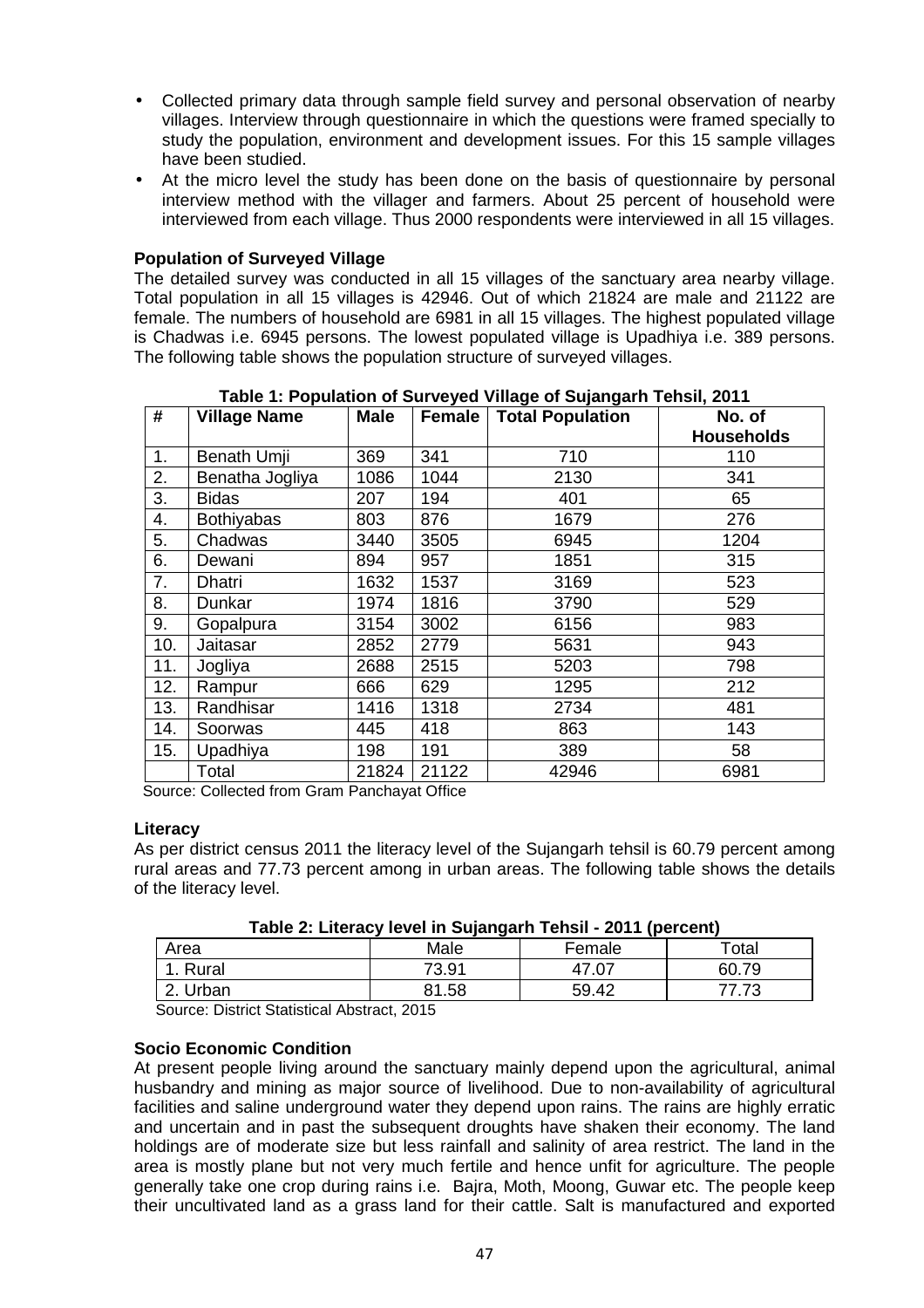from salt lake. This is also source of Income for the villagers which are sending out of the area. In addition to this edible oil is exported whereas cement is imported. The sanctuary is surrounded by Chadwas, Soorwas, Dewani, Rampura, villages among these villages Tal Chhapar is a town having basic amenities for the population. Bajra and wheat are main stable food.

## **Local Climate Suitability**

The following table shows the local climate suitability for black bucks. The total numbers of respondents were 2000 from 15 village of Sujangarh tehsil. Most of villages are situated surrounding the sanctuary. About 69.50 percent male and 54.70 percent female respondents reported that local climate is suitable for black bucks. Whereas 12.90 percent male and 16.40 percent female respondents reported that local climate is not suitable for black buck. On the other hand 17.60 percent male and 28.90 percent female were reported that they don't know about the climate suitability for black bucks. If we go for total respondents response it comes 62.10 percent male are positive, 14.65 percent respondents are negative and 23.25 percent respondents don't have any idea about the climate suitability for black bucks. It is clear from the table that 62 percent people are aware about the climate suitability. But 23 percent respondents were didn't know about the climate suitability for black bucks. Even they were not able to link between black buck and climate suitability.

| Category    | <b>Response Number</b> |        | Response percent |       |        |       |  |  |
|-------------|------------------------|--------|------------------|-------|--------|-------|--|--|
|             | Male                   | Female | Total            | Male  | Female | Total |  |  |
| Yes         | 695                    | 547    | 1242             | 69.50 | 54.70  | 62.10 |  |  |
| <b>No</b>   | 129                    | 164    | 293              | 12.90 | 16.40  | 14.65 |  |  |
| Don't Know  | 176                    | 289    | 465              | 17.60 | 28.90  | 23.25 |  |  |
| $\tau$ otal | 1000                   | 1000   | 2000             | 100.0 | 100.0  | 100.0 |  |  |

Source: Based on field survey

## **Physiographic Suitability:**

Table number 4 shows physiographic suitability for black bucks in the sanctuary. About 58.30 percent respondents reported that physiographic is suitable for black bucks in the sanctuary area. Whereas 15.50 percent said that physiographic is not suitable for the black buck. On the contrary 26.20 percent respondents reported they don't know about the physiographic suitability for black buck. Whereas if we compare male and female responses it is noticed that female members of this area are less aware than male members.

| Category   | <b>Response Number</b> |        | $\sim$ |       | Response percent |       |  |
|------------|------------------------|--------|--------|-------|------------------|-------|--|
|            | Male                   | Female | Total  | Male  | Female           | Total |  |
| Yes        | 689                    | 477    | 1166   | 68.90 | 47.70            | 58.30 |  |
| <b>No</b>  | 172                    | 138    | 310    | 17.20 | 13.80            | 15.50 |  |
| Don't Know | 139                    | 385    | 524    | 13.90 | 38.50            | 26.20 |  |
| Total      | 1000                   | 1000   | 2000   | 100.0 | 100.0            | 100.0 |  |

**Table 4: Tal Chhapar Physiographic Suitability for Black Buck** 

Source: Based on field survey

## **People's Awareness about notified black buck sanctuary:**

Table 5 shows about people's awareness about notified black buck sanctuary by government. About 67.70 percent male and 17.80 percent female respondents were aware about notified area of Tal Chhapar sanctuary. About 14.50 percent respondents don't know government notification. It is clear from the table that female members are less aware about the government notification but male members are more aware about government notification.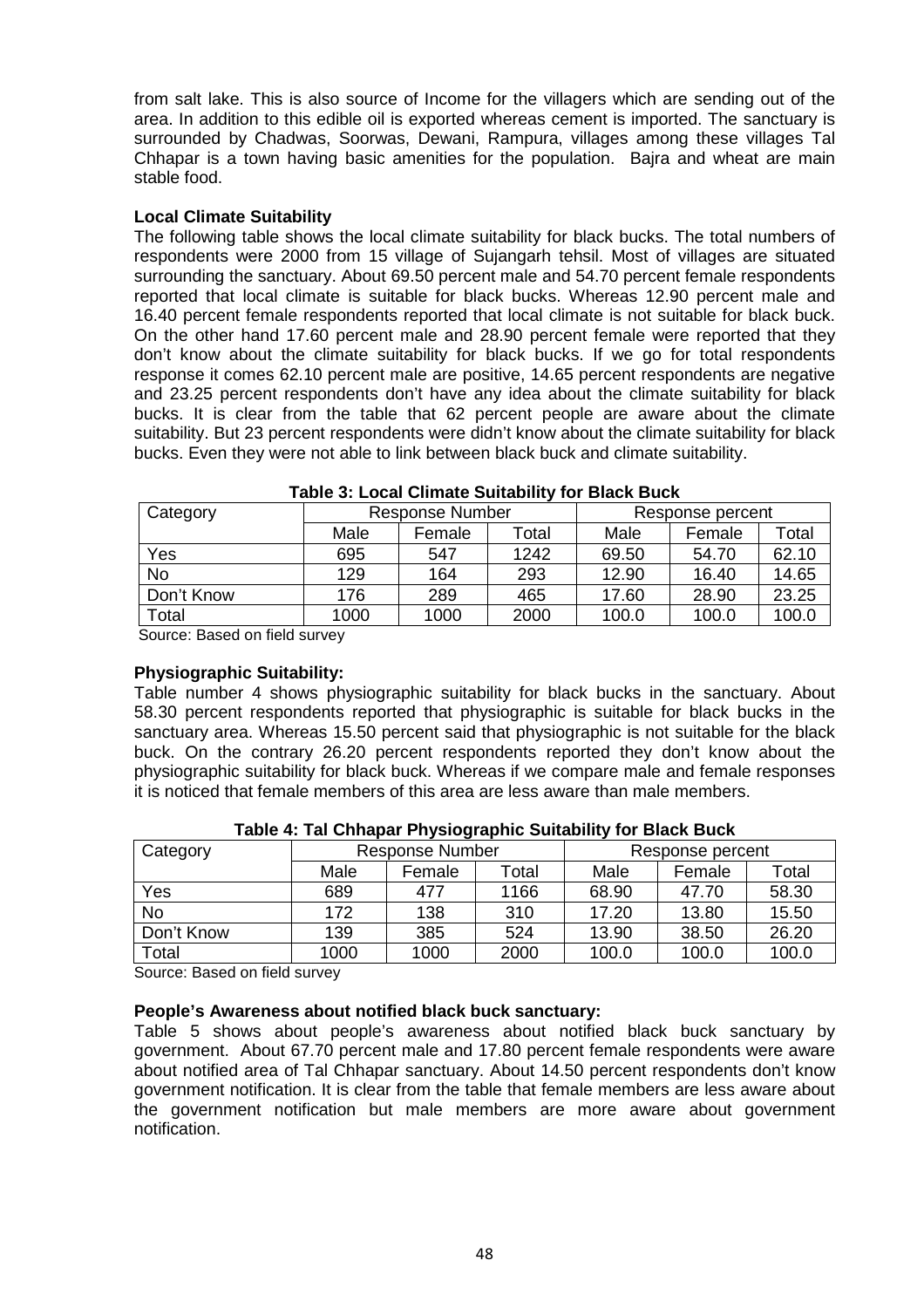| Category   |      | <b>Response Number</b> |       | Response percent |        |       |
|------------|------|------------------------|-------|------------------|--------|-------|
|            | Male | Female                 | Total | Male             | Female | Total |
| Yes        | 732  | 622                    | 1354  | 73.20            | 62.20  | 67.70 |
| <b>No</b>  | 173  | 183                    | 356   | 17.30            | 18.30  | 17.80 |
| Don't Know | 95   | 195                    | 290   | 9.50             | 19.50  | 14.50 |
| Total      | 1000 | 1000                   | 2000  | 100.0            | 100.00 | 100.0 |

## **Table 5: People's Awareness about notified Black Buck Sanctuary by Government**

Source: Based on field survey

### **Knowledge about types of Plants in Sanctuary Area**

Table 6 reflects about the people's knowledge regarding different kinds of plants available in the sanctuary area. About 67.70 percent respondents reported that they are well known about the plants available in the sanctuary area. The male and female are both very well aware about the plants available in the sanctuary area. Whereas 23.80 percent respondents don't know the variety of plants available in the sanctuary area. Apart from this 8.50 percent respondents reported that they don't know anything about this.

| Table 6: Knowledge about Types of Plants in Sanctuary Area |                  |
|------------------------------------------------------------|------------------|
| Doopopoo Number                                            | Desperance paras |

| Category   | <b>Response Number</b> |        |       |       | Response percent |       |  |
|------------|------------------------|--------|-------|-------|------------------|-------|--|
|            | Male                   | Female | Total | Male  | Female           | Total |  |
| Yes        | 721                    | 633    | 1354  | 72.10 | 63.30            | 67.70 |  |
| No         | 214                    | 262    | 476   | 21.40 | 26.20            | 23.80 |  |
| Don't Know | 65                     | 105    | 170   | 6.50  | 10.50            | 8.50  |  |
| Total      | 1000                   | 1000   | 2000  | 100.0 | 100.0            | 100.0 |  |

Source: Based on field survey

### **Increasing Black Buck Population**

Table 7 depicts about the increasing number of black bucks in the sanctuary. In this regard the results are very specific. About 44.75 percent respondents said those populations of black bucks are increasing. Whereas 30.10 respondents thought that black bucks population are not increasing. On the contrary 25.15 percent respondents have no idea about the increasing black buck population.

| Category   | <b>Response Number</b> |        |       | Response percent |        |       |
|------------|------------------------|--------|-------|------------------|--------|-------|
|            | Male                   | Female | Total | Male             | Female | Total |
| Yes        | 498                    | 397    | 895   | 49.80            | 39.70  | 44.75 |
| <b>No</b>  | 364                    | 238    | 602   | 36.40            | 23.80  | 30.10 |
| Don't Know | 138                    | 365    | 503   | 13.80            | 36.50  | 25.15 |
| Total      | 1000                   | 1000   | 2000  | 100.0            | 100.0  | 100   |

### **Table 7: Increasing Black Buck Population**

Source: Based on field survey

### **Spatial Terrain Affects the Freely Walking of Black Buck**

The spatial terrain also affects the freely walking of black buck in the sanctuary area. The following table shows the respondents related to free walking of black buck in the sanctuary. About 28.90 percent respondents reported that the terrain of the area affects the free movements of the black buck. Whereas 38 percent respondents reported that the terrain of the area don't affects the free movement of the black buck. Apart from this 33.10 percent respondents point out that they don't have any idea about this. It may be affected or may not be affected the free movement of the black buck in the sanctuary area. The details are given in the following table.

### **Sufficient Greenery**

The greenery is basic requirement of the any wild life ecosystem. Without sufficient greenery wild life ecosystem will not survive naturally. The table number 10 shows sufficient greenery available in the sanctuary. About 39 percent respondents reported that the greenery is sufficient for the sanctuary's wild life. On the other hand 40.60 percent respondents reported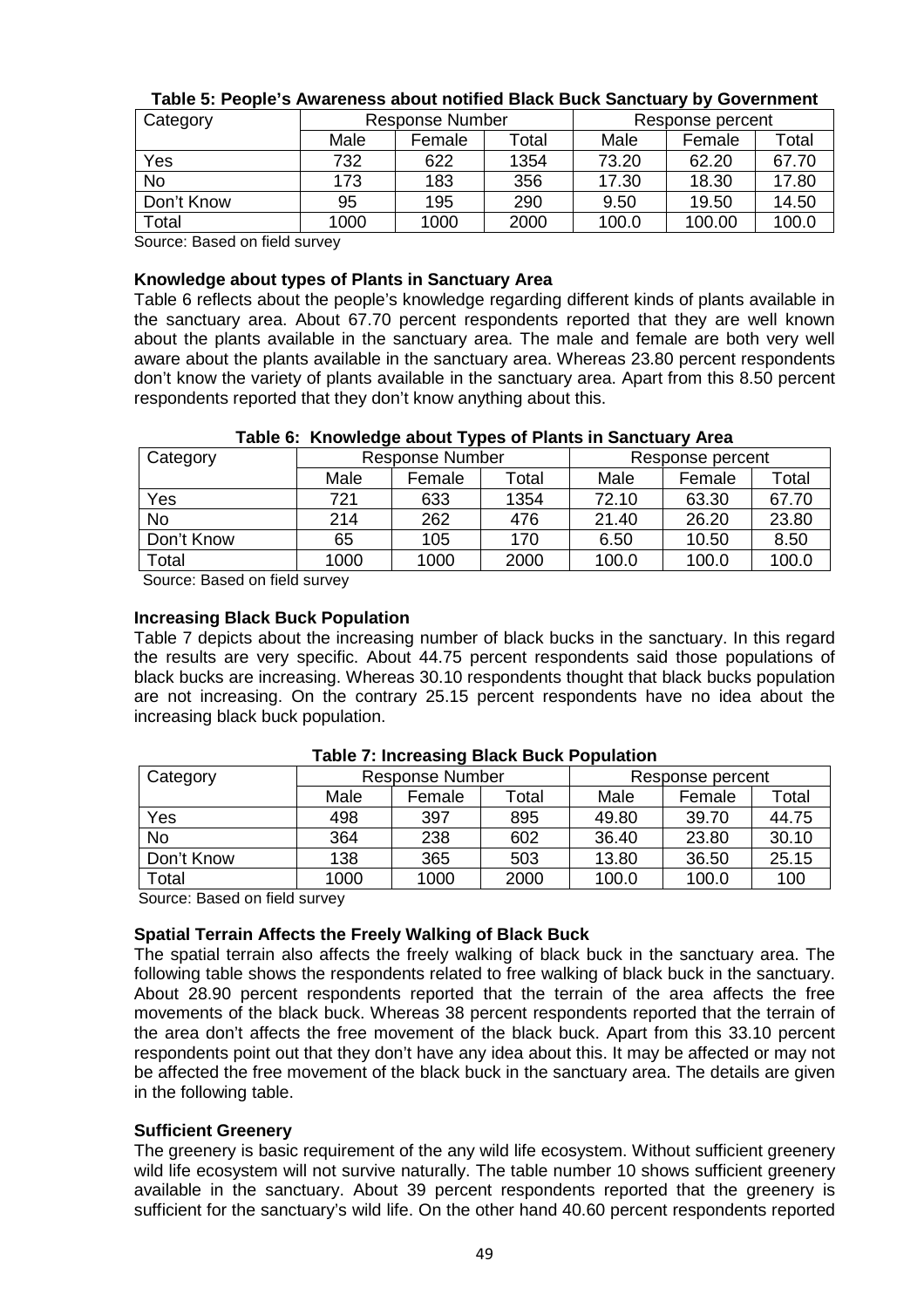that the greenery id not sufficient for wild life. It should be increased in a proper manner as per local environment and need. Especially in the summer season these black buck of the sanctuary faces many severe problems. Whereas 20.35 percent respondents said that they don't have any strong idea about this. They said that they don't know anything in this regards.



|  | Table 8: Spatial Terrain Affects the Freely Walking of Black Buck |
|--|-------------------------------------------------------------------|
|--|-------------------------------------------------------------------|

| Category   | <b>Response Number</b> |        | Response percent |        |        |       |
|------------|------------------------|--------|------------------|--------|--------|-------|
|            | Male                   | Female | Total            | Male   | Female | Total |
| Yes        | 346                    | 232    | 578              | 34.60. | 23.20  | 28.90 |
| <b>No</b>  | 368                    | 392    | 760              | 36.80  | 39.20  | 38.00 |
| Don't Know | 286                    | 376    | 662              | 28.60  | 37.60  | 33.10 |
| Total      | 1000                   | 1000   | 2000             | 100.0  | 100.0  | 100.0 |

Source: Based on field survey

### **Table 9: Greenery is Sufficient for Survival of Black Buck**

| Category   | <b>Response Number</b> |        |             | Response percent |        |       |
|------------|------------------------|--------|-------------|------------------|--------|-------|
|            | Male                   | Female | $\tau$ otal | Male             | Female | Total |
| Yes        | 427                    | 354    | 781         | 42.7             | 35.40  | 39.05 |
| <b>No</b>  | 380                    | 432    | 812         | 38.0             | 43.20  | 40.60 |
| Don't Know | 193                    | 214    | 407         | 19.3             | 21.40  | 20.35 |
| Total      | 1000                   | 1000   | 2000        | 1000             | 100.0  | 100.0 |

Source: Based on field survey

## **Extra Fodder during Summer Session**

Table number 10 shows about the fodder facility provided by sanctuary staff. The result shows that only 9.50 percent people are agreed that staff provide extra fodder during summer. The result is very disappointing. Because 50.10 percent respondents reported that they don't provide extra fodder during summer session. This must be checked otherwise it will affect the wild life animal health in negative way. Apart from this 40.40 percent respondents have no any idea whether they provide fodder in summer season because in the summer temperature goes up to 50 $^{\circ}$  C. In this time it is very hard to survive without sufficient fodder.

### **Sufficient Water Facility**

Table 11 shows the water facility provided by forest department during summer season. About 32.10 percent respondents reported that sufficient water facility provided by sanctuary staff. On the other hand 35.15 respondents reported that sufficient water facility has not been provided by sanctuary staff. About 32.75 percent respondents remarked that they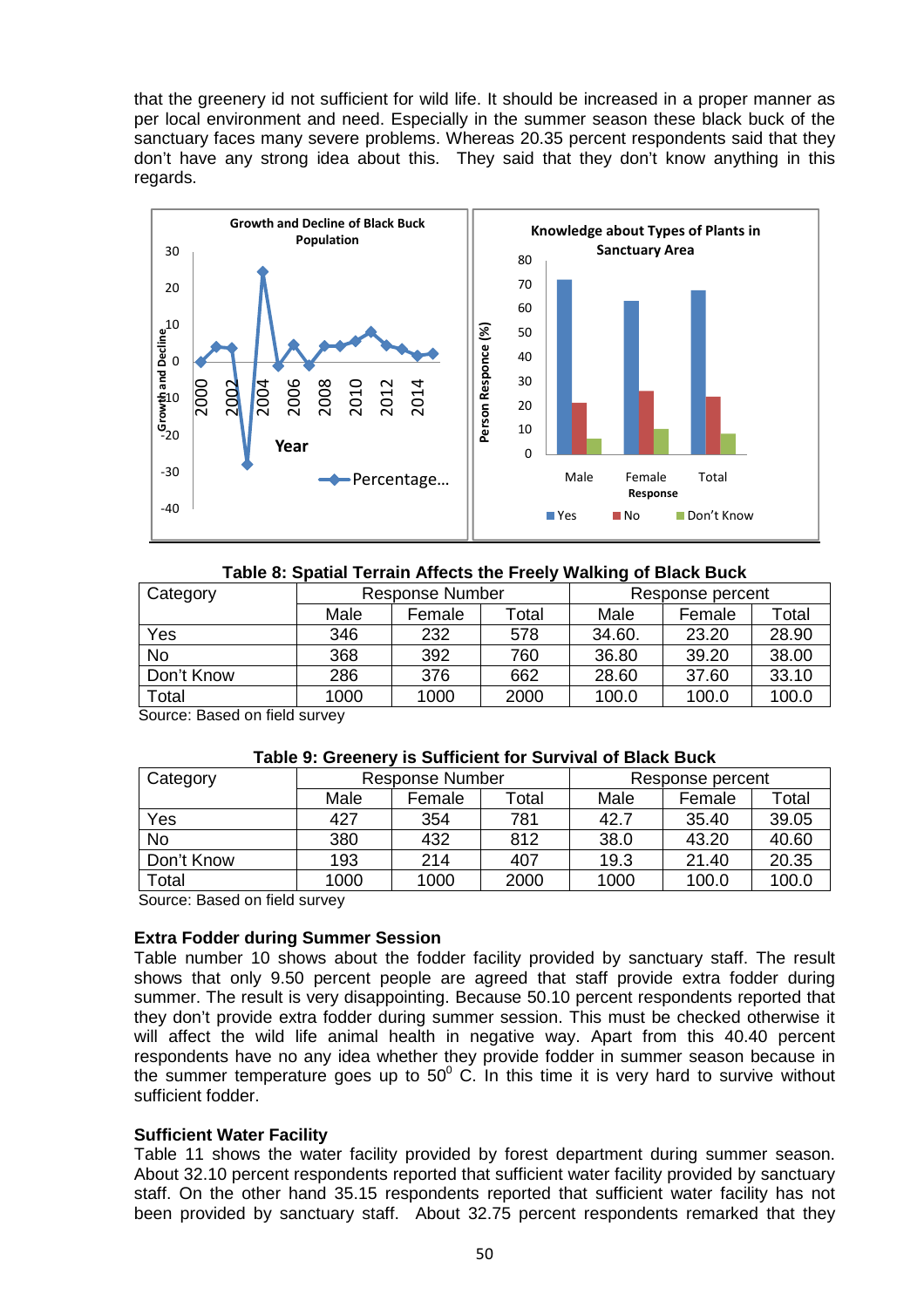don't have any idea whether sanctuary staff provides sufficient water or not. The details are given below.

| Category              | <b>Response Number</b> |        |       | Response percent |        |       |
|-----------------------|------------------------|--------|-------|------------------|--------|-------|
|                       | Male                   | Female | Total | Male             | Female | Total |
| Yes                   | 152                    | 38     | 190   | 15.20            | 3.80   | 9.50  |
| <b>No</b>             | 472                    | 530    | 1002  | 47.20            | 53.0   | 50.10 |
| Don't Know            | 376                    | 432    | 808   | 37.60            | 43.20  | 40.40 |
| Total                 | 1000                   | 1000   | 2000  | 100.0            | 100.0  | 100.0 |
| $\sim$<br>.<br>$\sim$ |                        |        |       |                  |        |       |

### **Table10: Extra Fodder during Summer Session**

Source: Based on field survey

### **Table 11: Sufficient Water Facility Provided by Forest Department**

| Category   | <b>Response Number</b> |        |       | Response percent |        |       |
|------------|------------------------|--------|-------|------------------|--------|-------|
|            | Male                   | Female | Total | Male             | Female | Total |
| Yes        | 389                    | 253    | 642   | 38.9             | 25.30  | 32.10 |
| <b>No</b>  | 312                    | 391    | 703   | 31.2             | 39.10  | 35.15 |
| Don't Know | 199                    | 356    | 655   | 29.9             | 35.60  | 32.75 |
| Total      | 100                    | 1000   | 2000  | 100              | 100.0  | 100.0 |

Source: Based on field survey



### **Hunting Activities**

The wild life hunting is completely banned in the state. Though the following table shows that there are still some illegal hunting prevails in some areas of black buck sanctuary. Only 5.35 percent respondents reported that hunting activities are continuing in some part of the sanctuary. Whereas 52 percent respondents reported that there is any hunting activities carried out in the sanctuary area. It is also noticeable that 42.65 percent respondents have no idea about hunting activities in the sanctuary area. The details are given in the following table.

| Category   | <b>Response Number</b> |        |       | Response percent |        |       |
|------------|------------------------|--------|-------|------------------|--------|-------|
|            | Male                   | Female | Total | Male             | Female | Total |
| Yes        | 085                    | 022    | 107   | 08.50            | 02.20  | 05.35 |
| <b>No</b>  | 529                    | 511    | 1040  | 52.90            | 51.10  | 52.0  |
| Don't Know | 386                    | 467    | 853   | 38.60            | 46.70  | 42.65 |
| Total      | 1000                   | 1000   | 2000  | 100.0            | 100.0  | 100.0 |

### **Table 12: Hunting Activities in Sanctuary Area**

Source: Based on field survey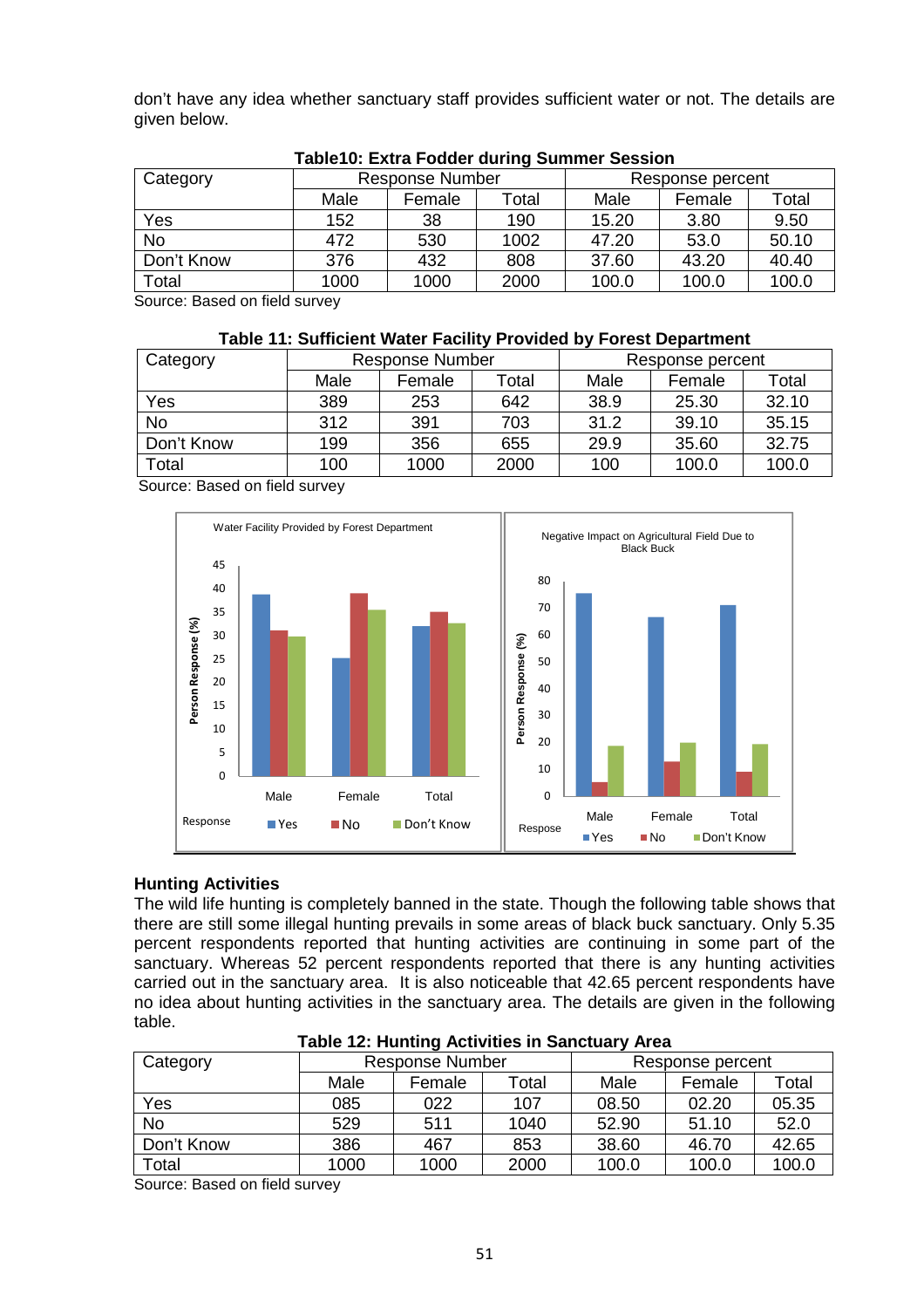## **Negative Impact on Agricultural Field**

The following table shows that there are tremendous negative impacts on agricultural fields of surrounding villages of the sanctuary. The fencing of the sanctuary area is not proper. Due to this some black bucks go outside the boundary area and enter in agricultural fields. About 71.20 percent respondents reported that there are negative impacts due to black buck entry in the agricultural fields. Only 9.30 percent respondents said that there are no any negative impacts due to black bucks. About 19.50 percent respondents didn't have any idea whether negative or positive.

| Category   | <b>Response Number</b> |        |       | Response percent |        |       |
|------------|------------------------|--------|-------|------------------|--------|-------|
|            | Male                   | Female | Total | Male             | Female | Total |
| Yes        | 756                    | 668    | 1424  | 75.60            | 66.80  | 71.20 |
| <b>No</b>  | 55                     | 131    | 186   | 5.50             | 13.10  | 9.30  |
| Don't Know | 189                    | 201    | 390   | 18.90            | 20.10  | 19.50 |
| Total      | 1000                   | 1000   | 2000  | 100.0            | 100.0  | 100.0 |

|  | Table 13: Negative Impact on Agricultural Field due to Black Buck |
|--|-------------------------------------------------------------------|
|--|-------------------------------------------------------------------|

Source: Based on field survey

## **Eco-Development and Building Partnership with People**

Tal Chhapar sanctuary is unique not only for the presence and signicant number of Blackbuck population but from the point of cooperation of the villagers imparted for the wellbeing of the wild life inhabiting the sanctuary. It is a well-known fact that during lean period of summer food and water availability in the sanctuary becomes rare. This compels the herbivores to migrate to the neighboring agriculture and private or common pasture land belonging to the villages. The weak animals can fall an easy prey to the stray dogs. Naturally no villagers can afford sharing the precious fodder and water resources of his cattle with wild life, in that harsh climate condition of the Thar desert. The villagers also push away wild animals from their field but still do not kill them. It is very important to ensure cooperation of these villagers for future, times as well though eco- development activities in these villages. Therefore it is suggested that following should be taken up.

- 1. Entry point activities like:
	- a. Construction of common meeting platform
	- b. Construction of small school building or medical dispensary building
	- c. Construction of panchayat bhawan
	- d. Construction of community water pond
	- e. Construction of khurrahs, drainage lines etc.
	- f. Desalting of ponds.
- 2. Formation of Eco-Development committees.
- 3. Distribution of seedlings of fruit bearing, fodder value and shady plant to individual farmers for planting on their personal lands.
- 4. Holding veterinary campus at villagers and providing medicines for vaccination against epidemic disease.
- 5. Organising cinema shows on forest/wild life/ environmental subject.
- 6. Distribution of solar cookers. Solar lanterns/L.P.G. connections.
- 7. Distribution of smokeless chulhas.
- 8. Other low cost miscellaneous activities to generate goodwill towards the cause of wild life conservation.
- 9. The Tal Chhapar Township can always play an important role in the protection and development of the sanctuary. Therefore it is proposed to build a real partnership with the residents of Chhapar Town. Regular meeting should be held with them to share the problems of the reserve and thus cooperation should be seeked in shooting these problems.

## **Conclusion**

There are number of problems identified and their suggestions are given here. A better environment is a vital input for our growth and survival. Environmental pollution affects the quality of life and imbalance the ecology, thereby disturbing the food chain. Floods and